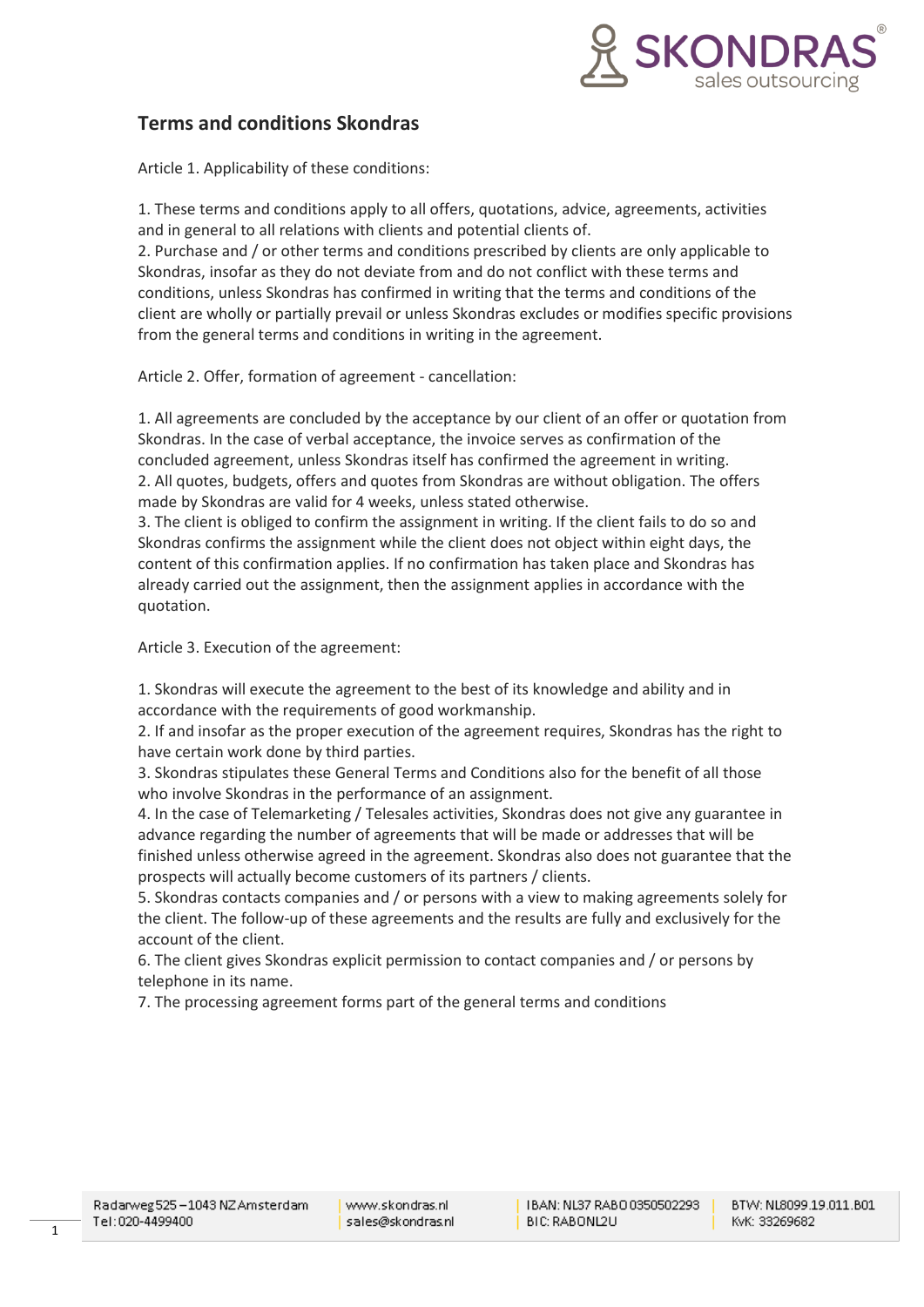

## Article 4. Prospect/address databases/lists:

1. The client expressly confirms that the addresses supplied by him to Skondras have been obtained legally and relieves Skondras of any responsibility. Skondras will observe the privacy legislation and data storage legislation when using and storing the addresses. The Client is obliged to double the file (s) of the Client's prospect (s) with its own blocking list and with the Do-not-call register before the files are delivered to Skondras unless otherwise agreed with Skondras in the agreement. The Client will state on which date the duplication with the Do not call me register has taken place. If Skondras has good reason to believe that, despite another statement, the Client has not duplicated the Client's blocking list and / or the Do-not-call register, Skondras is entitled to suspend the execution of the agreement, without being obliged to pay any form of compensation to the Client. Skondras will immediately inform the Client of this and consult on the duplication with its own blocking list and / or the Do not call me register.

## Article 5. Amendment of the agreement:

- 1. If during the execution of the agreement it appears that for a proper execution it is necessary to change or supplement the work to be performed, parties will adjust the agreement accordingly in a timely manner and in mutual consultation.
- 2. If the parties agree that the agreement will be amended or supplemented, the time of completion of the implementation may be affected. Skondras will inform the client of this as soon as possible.
- 3. If the amendment or supplement to the agreement has financial and / or qualitative consequences, Skondras will inform the client about this in advance. If a fixed rate has been agreed upon, Skondras will indicate to what extent the change or supplement to the agreement will result in this rate being exceeded.
- 4. Contrary to paragraph 3, Skondras will not be able to charge additional costs if the change or supplement is the result of circumstances that can be attributed to Skondras.

#### Article 6. Confidential information:

- 1. The contracting parties will work on the basis of a Processor Agreement which is part of each contract. This processor agreement will be sent separately for signature.
- 2. Each party shall take all precautionary measures that may reasonably be taken in order to keep confidential information received from the other party confidential. There is an obligation of effort in this regard.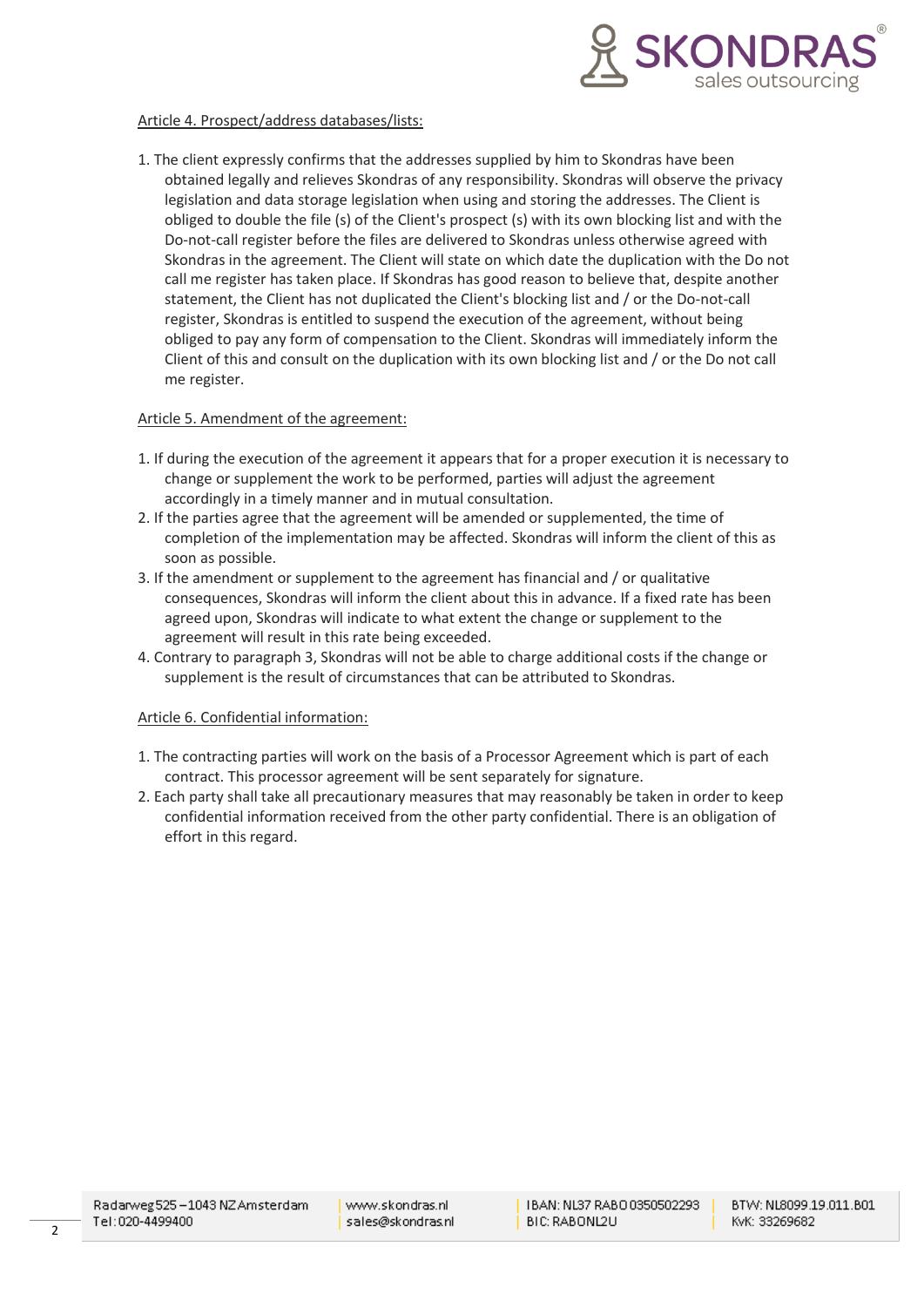

## Article 7. Invoicing and payments:

- 1. Invoicing is on a monthly basis unless otherwise agreed. Payment is made: by transferring the amount owed to a bank account number designated by Skondras n / a. New Market Consultants BV (trade name).
- 2. Payments must be made within 14 days after the invoice date unless otherwise agreed.
- 3. If the client does not comply with the above, it will automatically suspend the (delivery) obligation (s) of Skondras.
- 4. All mentioned prices are net excluding VAT
- 5. In the event of late payment, Skondras has the right to cease all work and terminate the agreement with the Client, whereby the Client is obliged to pay the contracted hours and services even if these have not (yet) been performed.
- 6. Skondras may, during an assignment, submit interim invoices and the client is obliged to pay this invoice within the period specified in paragraph 2 of this article.

## Article 8. Collection costs:

- 1. The non-payment of a single invoice on its due date makes the balance owed for all other invoices that have not yet expired immediately become due and payable by operation of law. In addition, Skondras has the right, without prior notice of default, to suspend the execution of the agreement and / or all other agreements with the Client and to charge the Client for all damage and costs arising from this. A possible complaint cannot give rise to any payment deferment. Immediate payment can be demanded of what is due in the long term.
- 2. Skondras may also cancel the agreements made. The client cannot claim any compensation. In the event of a late payment, the legal interest for commercial transactions will apply.
- 3. All legal and legal costs that Skondras must incur are also at the expense of the Client in default. The Client must pay the legal and judicial costs actually incurred, so also if these exceed the liquidation rate applied by the relevant court. The client must therefore reimburse the bills of the lawyer and the bailiff, as well as all other possible legal costs.
- 4. If Skondras has to take collection measures to collect its invoices, regardless of whether it does it itself or outsources it, and the debtor is not a consumer but acts in the exercise of a profession or business, the debtor owes collection costs based on the so-called Nova rate.
- 5. In addition to the extrajudicial costs, all legal process and execution costs are at the expense of the Client.

#### Article 9. Claims claimable:

1. The claims of Skondras on the client are immediately due and payable in the following cases: • If circumstances are known to Skondras after the conclusion of the agreement become that Skondras

give good reason to fear that the client will not meet his obligations (including financial obligations);

• If, at the conclusion of the agreement, Skondras asked the client to provide security for compliance and this security is not provided, or is insufficient, to be determined by Skondras;

• In the event of liquidation, bankruptcy or suspension of payment of the client.

2. In the aforementioned cases, Skondras is entitled to suspend further performance of the agreement, or to terminate or terminate the agreement, all without prejudice to Skondras's right to claim damages.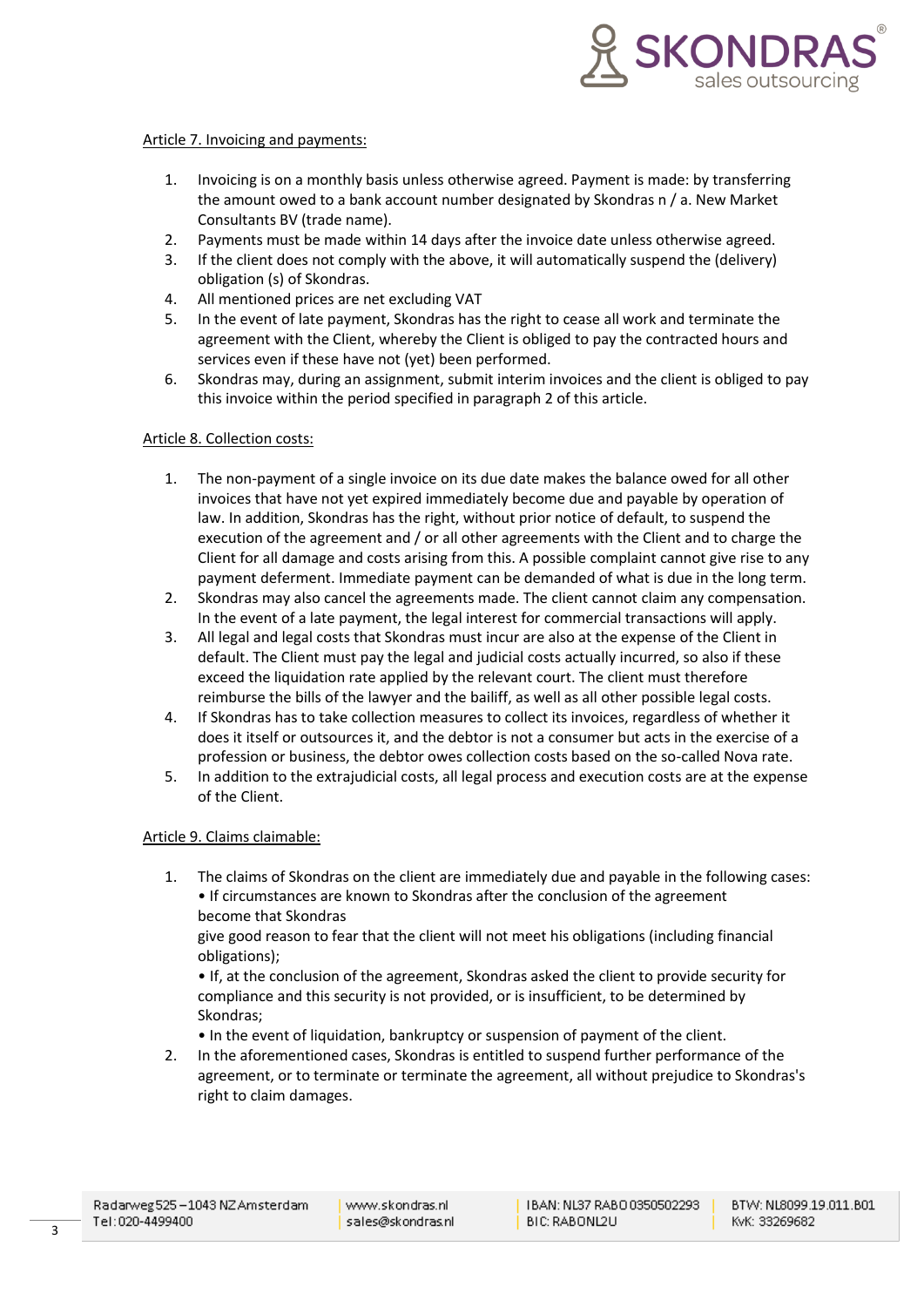

3. If Skondras is unable to complete the assignment due to circumstances beyond its control, then it is entitled to the agreed rates for work already performed and reimbursement of expenses already incurred.

# Article 10. Responsibility and liability:

- 1. Skondras and the client adhere to the assignment during the work and execution and are always available for oral consultation, which is important for the execution of the assignment.
- 2. It is the responsibility of the client before concluding the assignment to inform Skondras in writing that confidentiality is required.
- 3. The client indemnifies Skondras for all legal and non-legal consequences of the use and / or disclosure by the client of the work and / or product delivered by Skondras.
- 4. Skondras is not liable for the consequences of the incorrectness or incompleteness of the data that the client is obliged to provide or has provided Skondras.
- 5. Skondras accepts no liability towards its clients for any damage whatsoever. Skondras' liability for any damage whatsoever is hereby expressly excluded. This is related to the fact that the obligations of Skondras towards its clients are best efforts obligations. Skondras therefore does not undertake towards its clients to achieve certain results.
- 6. Skondras is not liable for damage suffered by the client, which is the result of an attributable shortcoming in the fulfillment of its obligations and / or unlawful act, unless the damage is the direct result of intent or gross negligence on the part of the Skondras management. or one of its managerial subordinates.
- 7. The liability of Skondras for any compensation for damage, costs and interest under the agreement with the client is limited to such an amount that is proportionate to the agreed project amount according to the standards of reasonableness and fairness.
- 8. The reimbursement in any case applies as a maximum to the rate agreed for the project in question if the insurer of Skondras does not provide cover or the amount that the insurer pays for the damage suffered by the client. These provisions do not apply if there is intent by Skondras or its employees or third parties engaged by Skondras.

# Article 11. Gross Negligence and willful misconduct:

In the event of gross negligence and/or willful misconduct Skondras may be liable and responsible for the exact amounts representing lost profits, loss of business REPRESENTING LOST PROFITS, LOSS OF BUSINESS AND THE OTHER DAMAGES.

If gross negligence and willful misconduct is proven, the agreement will end immediately.

#### Article 12. Performance Issues

In the event of performance issues by Skondras, the client will indicate that in writing (email). The performance is indicated in the agreement. Skondras will then have the opportunity for a month to increase its performance.

If Skondras does not show better performance, client can terminate the agreement with one month's notice.